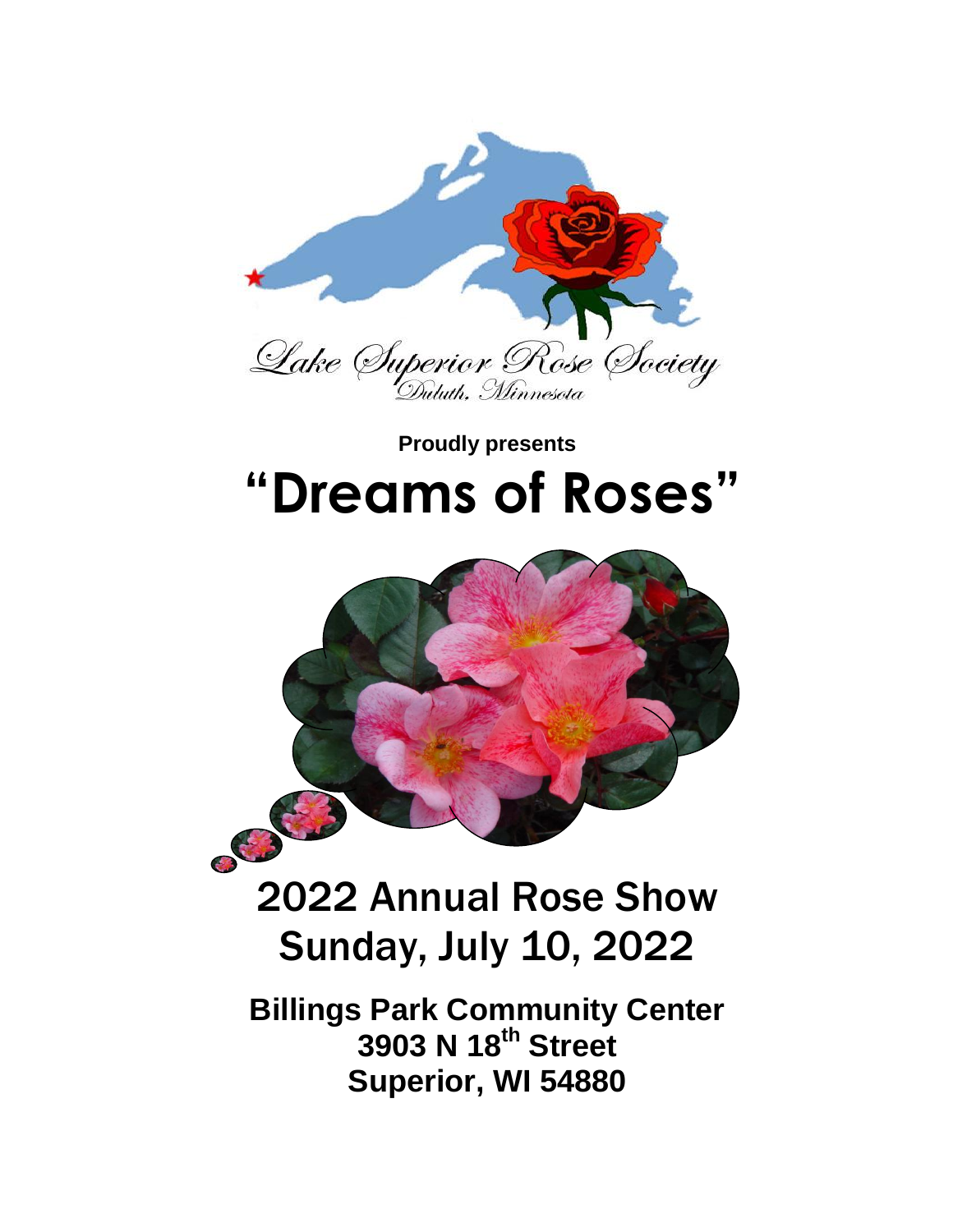Lake (Iuperior Rose (Iociety

**Proudly presents** 

# **"Dreams of Roses"**

# **2022 Annual Rose Show**

**Sunday July 10, 2022**

**Entries Accepted from 10:00 a.m. to 12 p.m. noon Judging from Noon to 1:30 p.m. Open to the Public from 1:30 p.m. to 4:15 p.m. Awards ceremony 4:15 p.m. to 4:30 p.m.**

**Billings Park Community Center 3903 N 18th Street Superior, WI 54880**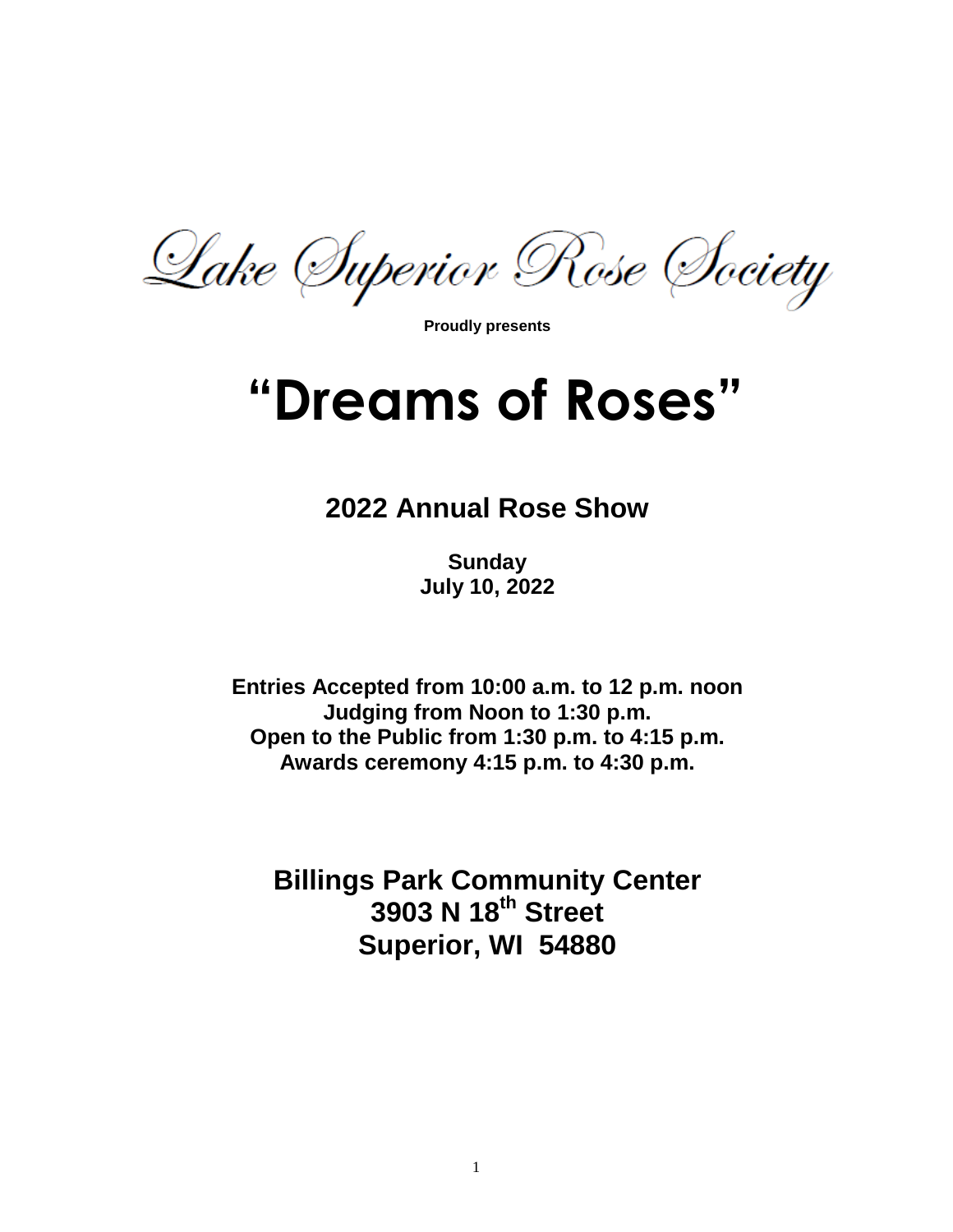#### **The Lake Superior Rose Society was organized in January 1996 and is an affiliate organization of the American Rose Society.**

#### **Lake Superior Rose Society Officers for 2022**

- **President: Margaret J Anderson**
- **Secretary: Dawn Heisel**
- **Treasurer: Carol Borich**
- **Web Master: Carol Borich**

| <b>Past Presidents:</b> |                                             |
|-------------------------|---------------------------------------------|
| 2021                    | <b>Margaret J Anderson</b>                  |
| 2020                    | <b>Carol Borich</b>                         |
| 2019                    | <b>Carol Borich &amp; Carol Kivi</b>        |
| 2018                    | <b>Carol Kivi &amp; Mary Tennis</b>         |
| 2017                    | <b>Mary Tennis</b>                          |
| 2016                    | <b>Margaret J Anderson</b>                  |
| 2014-2015               | Katherine Ahlgren & Margaret J Anderson     |
| 2013                    | Julie Overom & Margaret J Anderson          |
| 2012                    | <b>Carol Borich &amp; Julie Overom</b>      |
| 2011                    | Katherine Ahlgren & Jean and Tom Roi        |
| 2010                    | <b>Julie Overom &amp; Katherine Ahlgren</b> |
| 2008-2009               | <b>Carol Borich &amp; Julie Overom</b>      |
| 2006-2007               | <b>Margaret J Anderson</b>                  |
| 2004-2005               | <b>Bruce Berg</b>                           |
| 2002-2003               | <b>Margaret J Anderson</b>                  |
| 2000-2001               | <b>Katherine Ahlgren</b>                    |
| 1998-1999               | <b>Julie Overom</b>                         |
| 1996-1997               | <b>Wayne Jesswein</b>                       |

Lake (Iuperior Rose (Iociety

**website is [http://www.LSRSDuluth.org](http://www.lsrsduluth.org/)**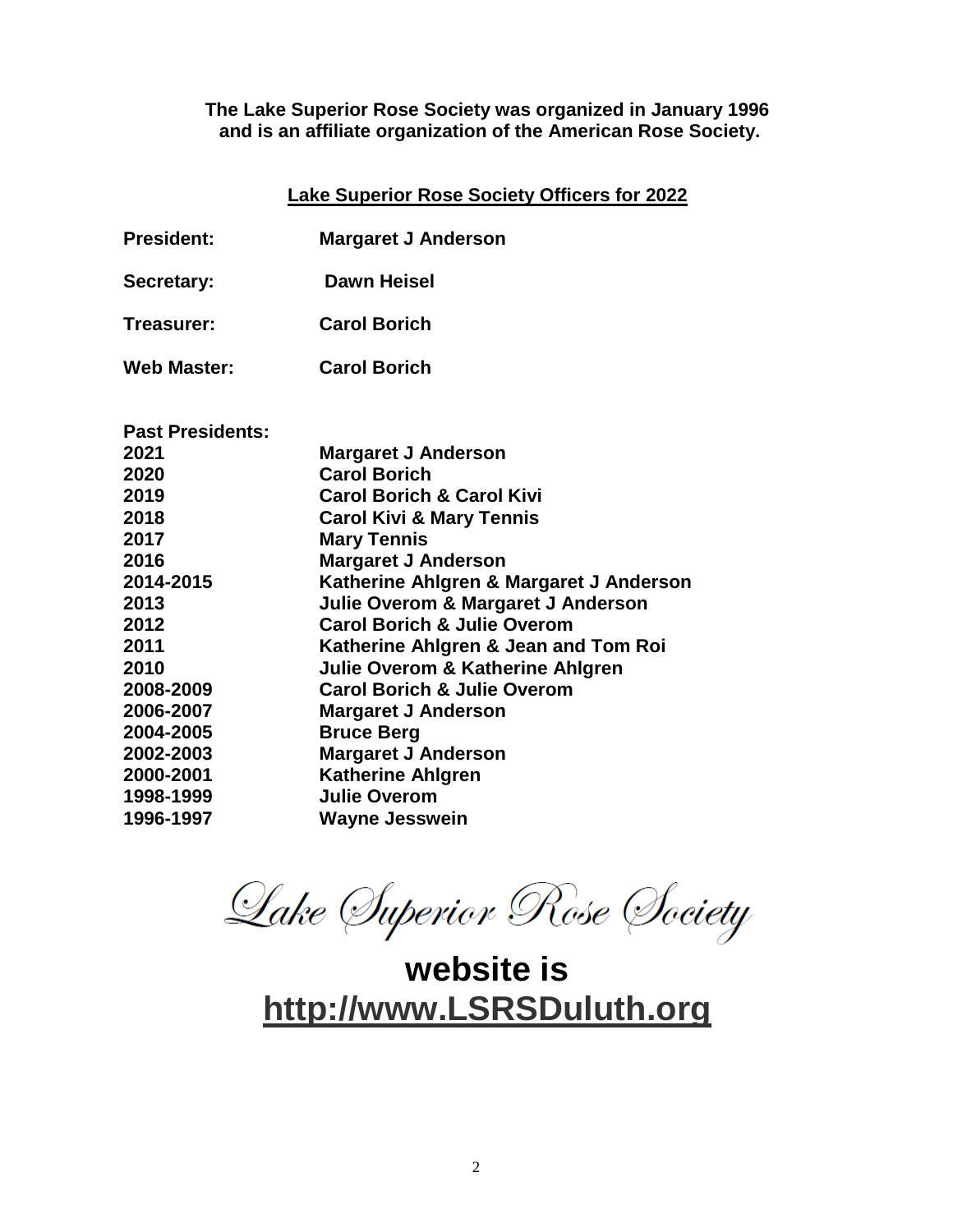**Committee Chairs**

**Show Schedule& Judging Chair Margaret J Anderson Historian Mary Tennis & Carol Borich Rose Ordering & Distribution Carol Borich**

**Rose Show Co-Chairs Margaret J Anderson & Carol Borich**

## **Official LSRS Rose Show results will be posted on the LSRS website: www.LSRSDuluth.org**

# **Thank you** . . .

to those who brought their lovely rose exhibits to the show today, to those who assisted at the show; the judges, clerks, members and everyone who contributed in any way. We appreciate your kind efforts.

Thank you for making this event possible and a wonderful celebration of our National Flower, America's floral emblem, a symbol of Love, Friendship, Beauty and Peace.

## **ROCS**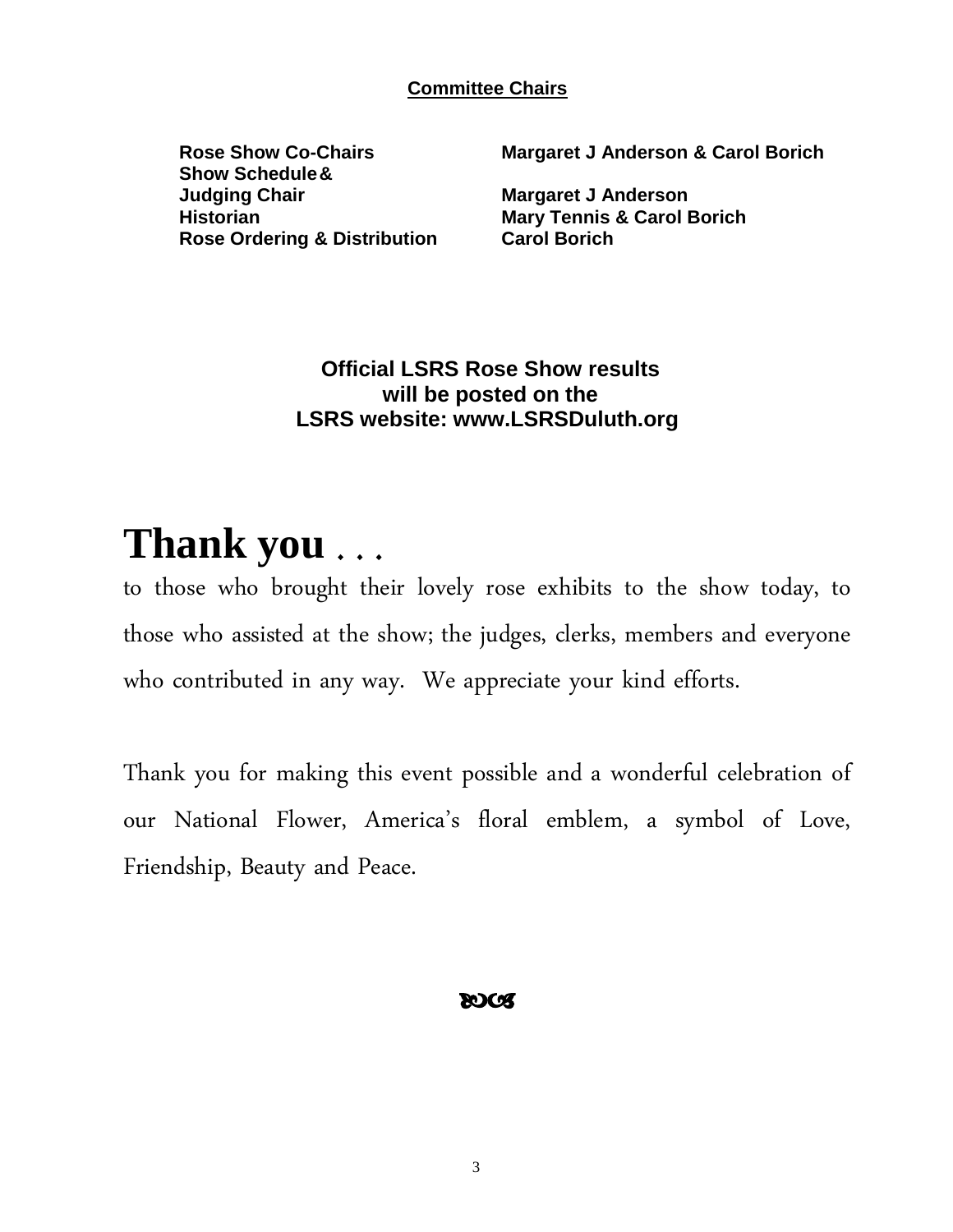**This Show is conducted under American Rose Society (ARS) rules and guidelines for exhibiting and judging. Members of the Lake Superior Rose Society (LSRS) will be available to give general assistance and direction upon the request of the exhibitor.**

#### **RULES OF THE HORTICULTURE SPECIMEN SHOW**

- 1. Entries will be received beginning at 10 a.m. until noon, 12 p.m., Sunday, July 10, 2022. Judging will begin at 12:01 p.m. The show will be open to the public from 1:30 p.m. until 4:15 p.m. An Awards Ceremony will be held at 4:15 p.m. until 4:30 p.m. announcing the winning entries and exhibitors for the Best of Class in each class. If you are an award winner, please contact a Show Chair before removing any specimens and awards. No exhibit may be removed from the show area until 4:30 p.m. All entries remaining on the show tables after 4:45 p.m. will be collected by volunteers and distributed by LSRS Show Chairs as they wish. Horticultural rose containers, rose bowls, and rose picture frames will be collected and retained by the Lake Superior Rose Society.
- 2. This show will be conducted under the alphabetical by variety classification system. Each variety will create its own class and will be judged on its own merits, even if only one specimen of the variety is entered per class. An exhibitor may enter as many roses as desired in each Horticulture class providing each rose is of a different variety. In Challenge and Arrangement classes, only one (1) entry per exhibitor per class may be entered.
- 3. All classes are open to exhibitors who are registered for this show, have an exhibitor number, and whose roses have been grown outdoors in their own garden. Exhibitors do not need to be LSRS or ARS members.
- 4. A novice is one who has never won a blue ribbon or trophy in any ARS rose show. A junior is an entrant 17 years old or younger. Novices and juniors may enter the open classes as well as the classes in the Novice-Junior Section, but entries in Section B, Class 13 are limited to novices and juniors only. The variety entered in the novice class may not be the same variety entered in the non-novice entered class(es).
- 5. No more than one exhibitor from the same garden may enter each class. An exhibitor is interpreted to mean a single individual or a team of household members such as a husband-wife or parent-child. A single garden may be divided into separate, individual sub-gardens, the roses in which must have been grown and cared for solely by one individual household member, or a team such as husband-wife or parent-child. Duplicate entries shall be disqualified.
- 6. Horticulture Judges of this show and members of their immediate family are not eligible for competition, except for Section B, Class 15, Judges Class, of this show. Horticulture judges may enter the Arrangement Division classes.
- 7. Official entry tags will be furnished by the Lake Superior Rose Society. The following sections of the entry tag must be completed showing Section, Class, Variety, and Exhibitor's name.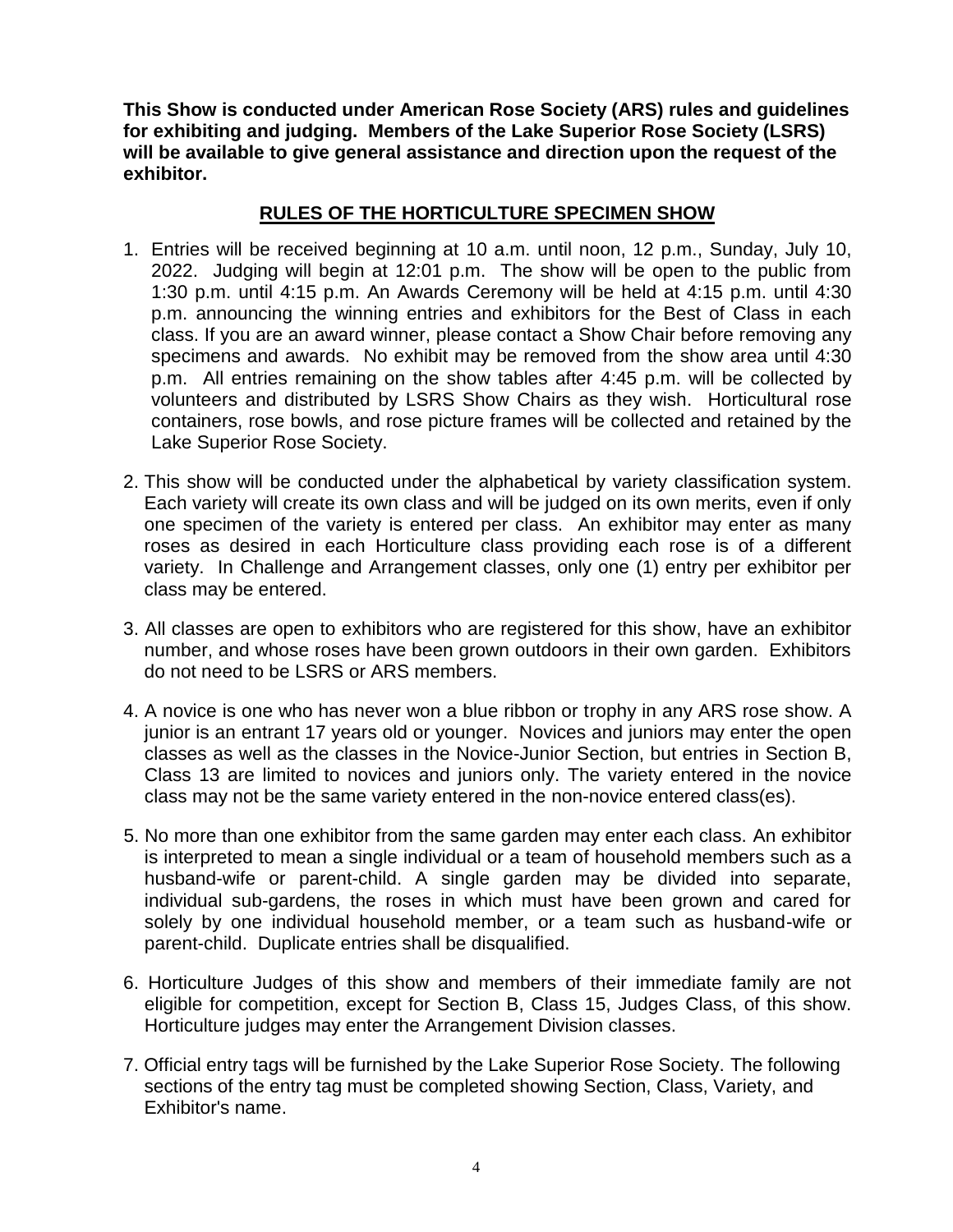- 8. Roses can be exhibited in classes for ARS ribbons and LSRS awards only if they are specifically listed in the *List of American Exhibition Names (AEN),* or one of the following in the list of official ARS publications listing AEN: *Modern Roses XII,* the online database as the most current, *Official List of Approved Exhibition Names for Exhibitors & Judges, 2022 ARS Handbook for Selecting Roses,* recent registrations on the ARS website, and the online *Modern Roses* database. The Rose Show Judging Chair will give assistance upon request; however, the responsibility for proper identification and classification lies totally with the exhibitor.
- 9. Roses must be entered in uniform containers furnished by the Lake Superior Rose Society, except where specifically stated in the schedule.
- 10.The use of wedge material to position a specimen in the container is permitted and may be placed by the exhibitor. Aluminum foil wedging will be supplied by LSRS and is the preferred material. The wedge should not appear above the lip of the container, as this will be subject to penalization to the degree of visual distraction.
- 11.During placement, only the Placement Committee will be permitted in the show area except for exhibitors who should place their own entries in the Challenge Class(es), Arrangement Class(es) and Photography Class(es).
- 12. During judging, only judges, clerks and show committee personnel will be permitted in the show area. Any person or exhibitor who interferes with judging may be escorted from the area.
- 13. Judging shall be in accordance with the current *Guidelines and Rules for Judging Roses* published by the American Rose Society. Decision of the judges is final.
- 14. Unless otherwise specified, judging of roses will be based on the following: Form 25%; Color 20%; Substance 15%; Stem & Foliage 20%; Balance & Proportion 10%; Size 10%, for a total of 100%.
- 15. Judging of Roses in a Bowl, large and miniature, and Roses in a Picture Frame, large and miniature, will be judged on the following point scale: Form 25%; Color 20%; Substance 15%; Overall Appearance and Balance 30%; Size 10%, for a total of 100%.
- 16. Entries may be disqualified for the following reasons:
	- a. Presence of a foreign substance applied to the entry, if it is evident that the substance has been applied to enhance the entry.
	- b. Misnamed entry. The entry is not the variety named on the entry tag or an accepted synonym thereof.
	- c. Entry is unlabeled (no entry tag) or mislabeled (the tag is missing the exhibitor's name, class number, or the name of the rose variety.)
	- d. The exhibitor's name is visible and is not corrected before the entry is judged.
	- e. A Challenge Class entry that does not satisfy the requirements of the class in which it is entered.
	- f. An entry was not grown outdoors and/or not grown by the exhibitor.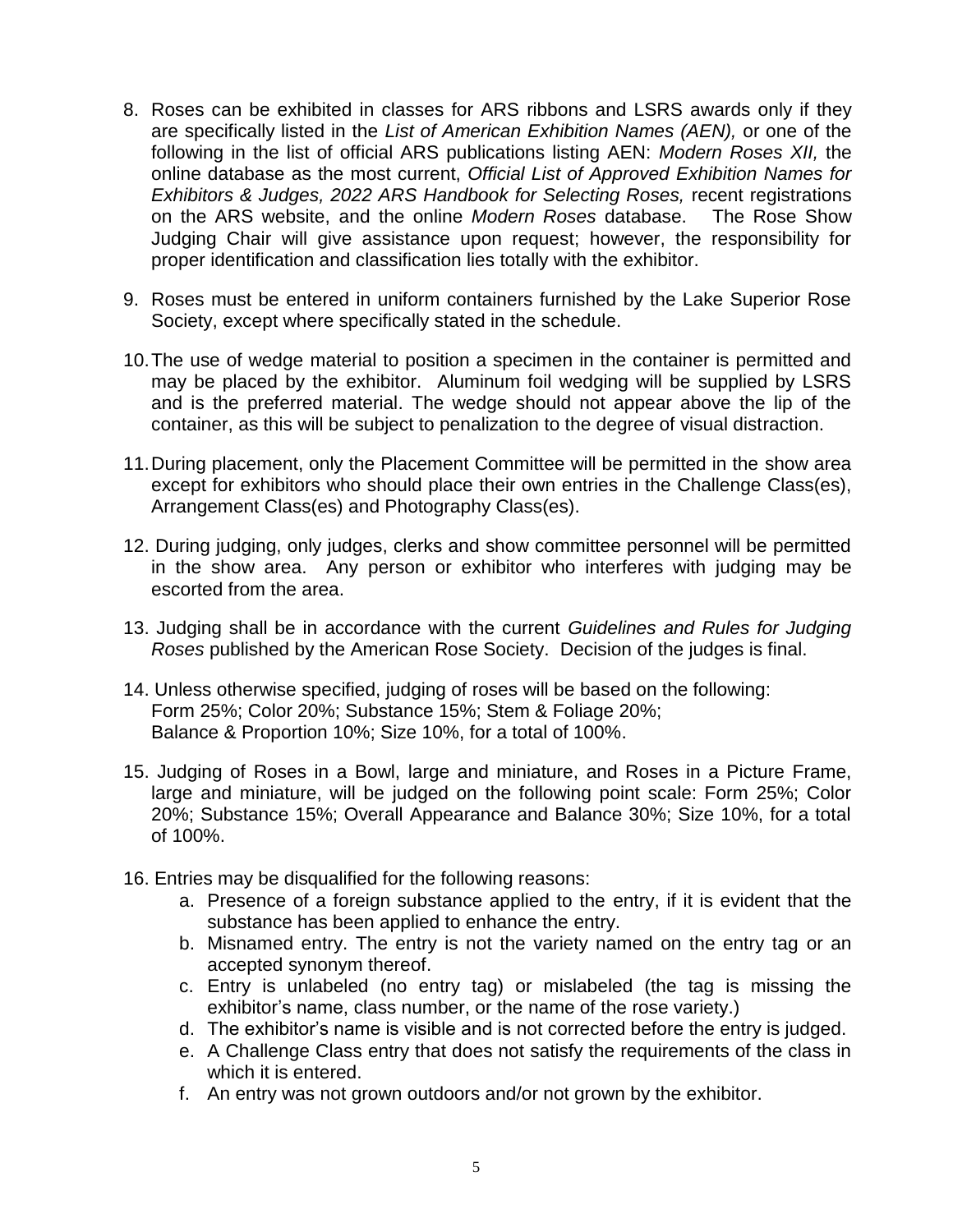- 17. ARS 1st (Blue), 2nd (Red), and 3rd (Yellow) place ribbons will be awarded in each class where merited. However, the judges may withhold any of these at their discretion. Exhibits will be judged on the basis of their condition at the time of judging. The judges' decision is final. Only blue ribbon winners are eligible for awards. Judging shall be in accordance with the current *Guidelines and Rules for Judging Roses* published by the ARS.
- 18. All exhibitors are eligible for LSRS awards**.** LSRS **r**ose show officials will record winners immediately following judging.
- 19. Care for your exhibits will be provided to the best of the rose show committee's ability. However, the Lake Superior Rose Society does not assume responsibility for any loss or damage to exhibits or personal property. It is suggested that all personal property of the exhibitor be marked with his/her name, address or phone number.
- 20. The LSRS rose show committee and members are not able to hold ribbons, certificates, or other awards, or send them to winning exhibitors after the breakdown of the show. Ribbons left behind will be recycled. Exhibitor entry tags may be returned to the exhibitor if requested prior to show close.
- 21. Side buds on an entry shall not be a disqualification, but may be penalized as a fault in stem and foliage to the degree they distract from the overall beauty of the entry. Unwanted growth may be removed from an entry and shall not be a disqualification, but may be penalized as a fault in stem and foliage to the degree they distract from the overall beauty of the entry.
- 22. The Show Judge Chair will rule on any question regarding the show schedule.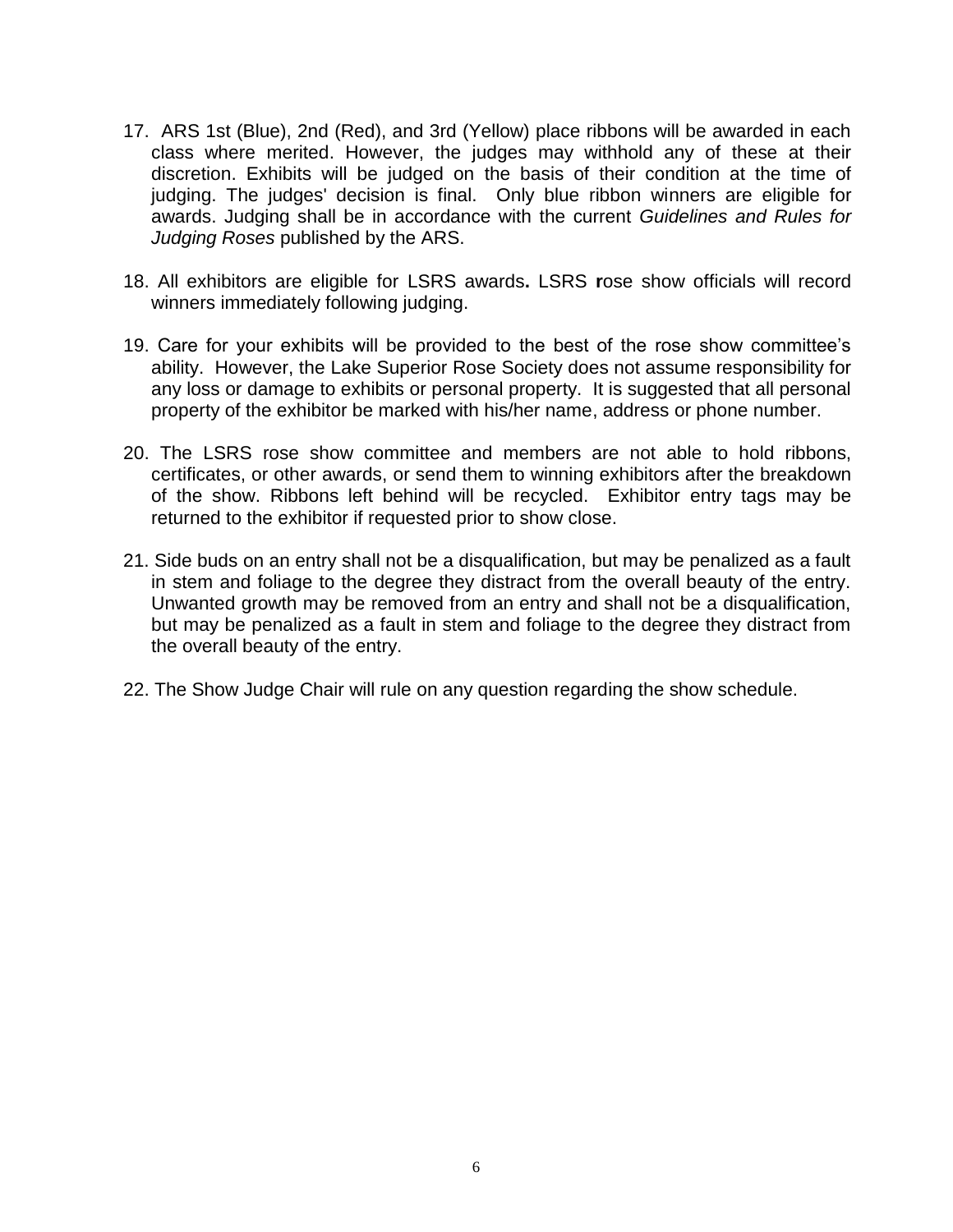#### **Division 1 ROSE HORTICULTURE SPECIMENS**

#### **Division 1 - Section A LAKE SUPERIOR ROSE SOCIETY CHALLENGE CLASSES**

Challenge classes are open to all registered exhibitors. Entries must be exhibitor and outdoor-grown roses. Variety name must be listed. **Note**, the Miniature rose class includes Miniatures and Minifloras. Only one entry per exhibitor per class is allowed. Multiple exhibitors from within a household may not enter duplicate varieties within a class. The winner of each challenge class may receive an award. Awards will be presented at 4:15 p.m.

#### **CLASS 1: LARGE ROSE in a BOWL**

Any large rose (any rose other than miniature or miniflora) at its most perfect phase of beauty, displayed in a bowl of clear water. Foliage not permitted. Bowls will be furnished.

#### **CLASS 2: LARGE ROSE in a PICTURE FRAME**

Any large rose (any rose other than miniature or miniflora) at its most perfect phase of beauty, with bloom in proportion to frame size. Foliage is permitted. Frames will be provided on a first-come, first-served basis.

#### **CLASS 3: MINIATURE ROSE in a BOWL**

One miniature or miniflora rose at its most perfect phase of beauty, displayed in a bowl of clear water. Foliage is permitted. Bowls will be furnished.

#### **CLASS 4: MINIATURE ROSE in a PICTURE FRAME**

One miniature or miniflora rose at its most perfect phase of beauty, with bloom in proportion to frame size. Foliage is permitted. Frames will be provided on a first-come, first-served basis.

#### **CLASS 5: FRAGRANCE CHALLENGE – Single Stem Specimens**

One bloom, any variety, following ARS Horticulture standards with judging based on 70% fragrance and 30% horticulture excellence. The rose must be correctly named and judging of this class will be by ARS accredited judges.

#### *A People's Choice vote on Class 5, Most Fragrant Rose, will be held at this event.*

#### **CLASS 6: THREE (3) STAGES OF BLOOM – of same variety rose**

Same variety in three stages: one bud, one bloom at exhibition stage, and one bloom fully open, in separate, furnished containers. Variety may be standard or miniature.

#### **CHALLENGE CLASS AWARDS**

In all challenge classes, only one entry is eligible to receive an ARS  $1<sup>st</sup>$  (Blue) ribbon. Note, a  $2^{nd}$  and  $3^{rd}$  place ribbon may be awarded at the discretion of the head of judges. Blue ribbon winners may be eligible for additional show awards as identified herein. Note: If a blue ribbon isn't awarded in the class, there is no challenge class award winner for that class.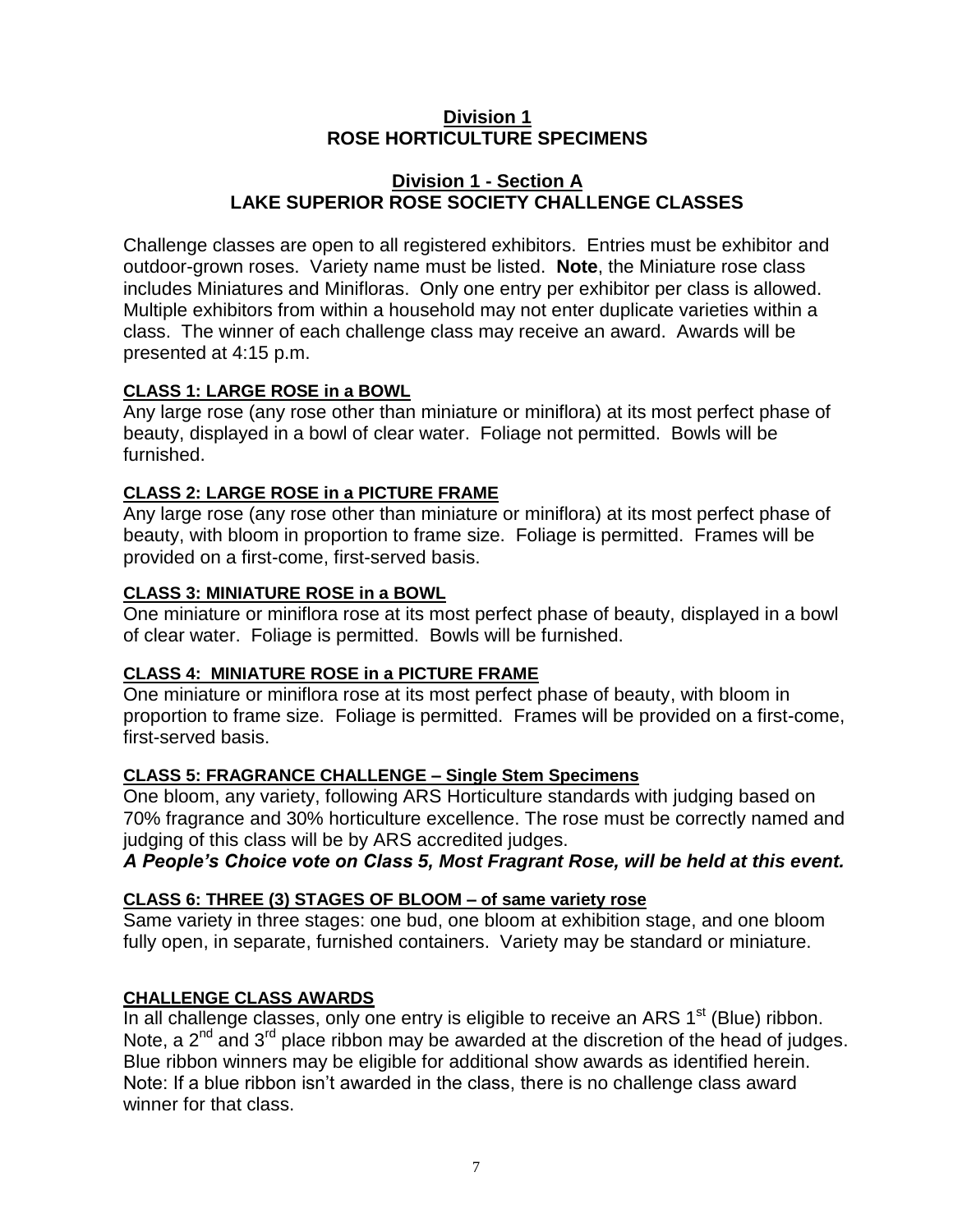#### **Division 1 - Section B HORTICULTURE - SPECIMEN DIVISION**

**CLASS 1: Hybrid Tea or Grandiflora** (and their climbing sports) – exhibition form. One (1) bloom per stem; exhibition form.

**CLASS 2: Hybrid Tea or Grandiflora** (and their climbing sports) – fully open. One bloom per stem fully open with stamens showing.

## **CLASS 3: Hybrid Tea or Grandiflora Spray**

Single stem with two (2) or more blooms.

#### **CLASS 4: Floribunda**

One (1) bloom per stem.

- **CLASS 5: Floribunda Spray or Polyantha Spray** Two (2) or more blooms.
- **CLASS 6: Shrub Rose – includes Classic & Modern** One (1) bloom per stem.
- **CLASS 7: Shrub Spray – includes Classic & Modern** One stem with multiple florets.
- **CLASS 8: Old Garden Roses & Species roses introduced before 1867 (Dowager)** Includes one bloom with or without side buds, or a stem with multiple florets with or without side buds.
- **CLASS 9: Old Garden Roses introduced from 1867 to the present (Victorian)**  One bloom with or without side buds, or a stem with multiple florets with or without side buds.
- **CLASS 10: Large Flowered Climber, Ramblers, Hybrid Gigantea & Hybrid Wichurana roses**

Single stem, one bloom or spray.

#### **CLASS 11: Miniature / Miniflora Rose**

One bloom per stem.

#### **CLASS 12: Miniature / Miniflora Spray**

Single stem, two (2) or more blooms.

#### **CLASS 13: Miscellany**

Other roses not listed above, must state class and variety on entry tag. Judges may not enter this class.

#### **CLASS 14: Novice/Junior Entries**

Novice: open to anyone who has never won a blue ribbon or trophy in any ARS rose show in any horticulture class. Juniors: open to all individuals 17 years of age or younger. Juniors must grow and prepare their own entries. Novice and Juniors may also enter any other section for which they are eligible, however, in those classes the entry cannot be the same variety exhibited herein. Their entries are also eligible for each appropriate Best in Class Award.

#### **CLASS 15: Judges class (open to Horticulture Judges of this show)**

Any rose may be entered of one variety, single or spray. Limit of three (3) specimens per judge.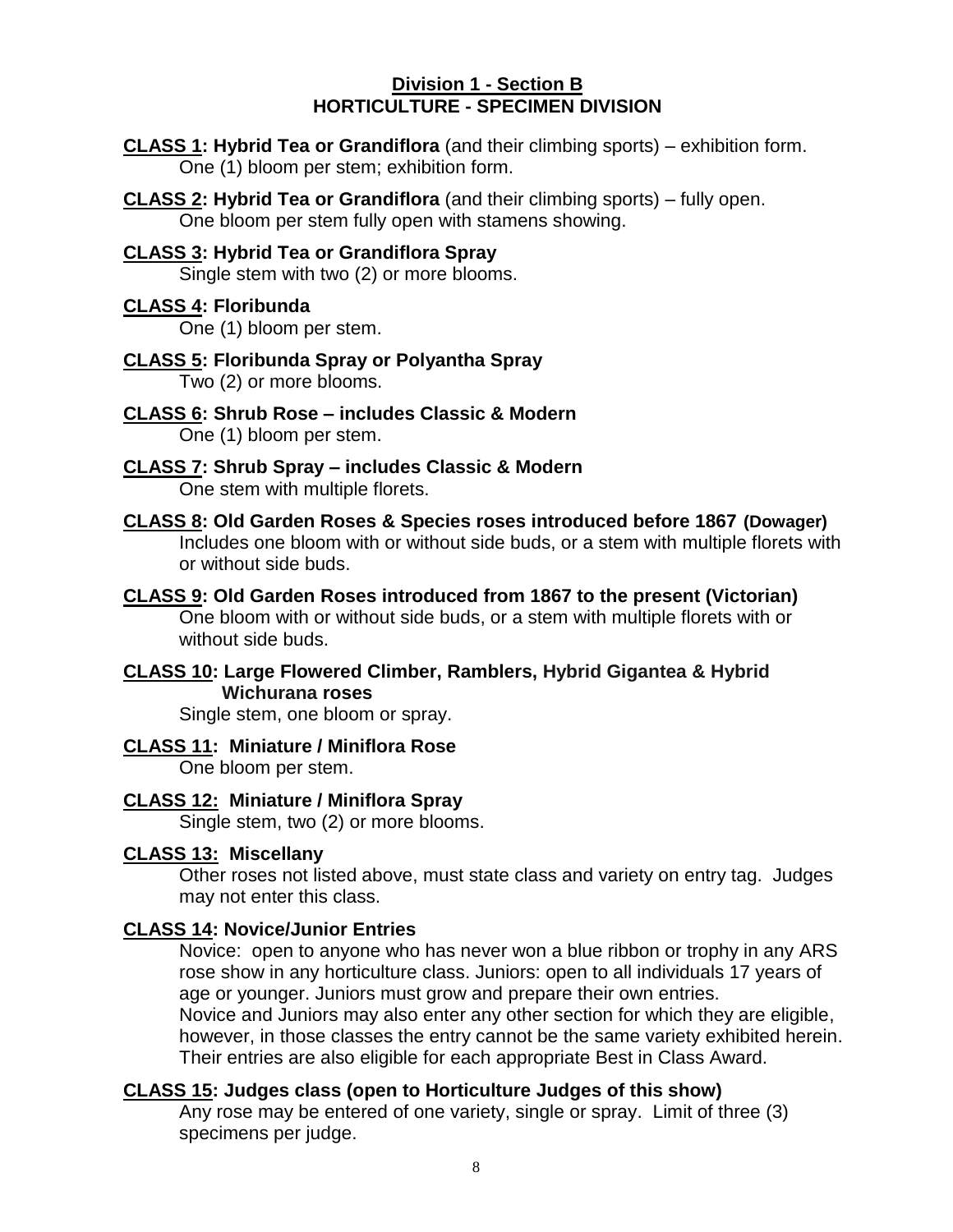#### **HORTICULTURE AWARDS**

All entries are eligible to receive a 1<sup>st</sup> (Blue),  $2^{nd}$  (Red), or 3<sup>rd</sup> (Yellow) place ribbon, based on judging criteria, as identified in the Rules of the Show. Blue ribbon winners may be eligible for additional show awards and ribbons.

#### **COURT OF HONOR**

The following will be awarded to Best Blue Ribbon entries from the classes listed:

#### **QUEEN OF SHOW**

Presented to the best blue ribbon winner for a single specimen Hybrid Tea or Grandiflora. Section B, Class 1, and Class 14

#### **KING OF SHOW**

Runner up to the Queen of Show (see above)

#### **PRINCESS OF SHOW**

Runner up to the King of Show (see above)

#### **QUEEN SHRUB – CLASSIC or MODERN SHRUB ROSE, SPECIES ROSE, OLD GARDEN ROSE or LARGE-FLOWERED CLIMBER, RAMBLERS, HYBRID GIGANTEA or WICHURANA**

Best Classic or Modern Shrub Rose, Section B, Classes 6, 7, 8, 9, 10 and 14 Note: single specimens and sprays are combined for the shrub court awards.

#### **KING SHRUB - CLASSIC or MODERN SHRUB ROSE, SPECIES ROSE, OLD GARDEN ROSE or LARGE-FLOWERED CLIMBER, RAMBLERS, HYBRID GIGANTEA or WICHURANA**

Runner up to the Queen Shrub (see above)

#### **PRINCESS SHRUB - CLASSIC or MODERN SHRUB ROSE, SPECIES ROSE, OLD GARDEN ROSE or LARGE-FLOWERED CLIMBER,RAMBLERS, HYBRID GIGANTEA or WICHURANA**

Runner up to the King Shrub (see above)

#### **MINI-QUEEN**

Best Miniature / Miniflora Rose, Individual Bloom or Spray, Section B, Classes 11, 12, and 14

#### **MINI-KING**

Runner up to Mini-Queen (see above)

#### **MINI-PRINCESS**

Runner up to Mini-King (see above)

#### **BEST NOVICE OR JUNIOR**

Best rose of any variety, Section B, Class 14 only

#### **BEST JUDGES**

Best rose, Section B, Class 15 only

#### **BEST OF SHOW**

Judges' selection from the best blue ribbon winner from Section A (Classes 1-6) and Section B (Classes 1-14).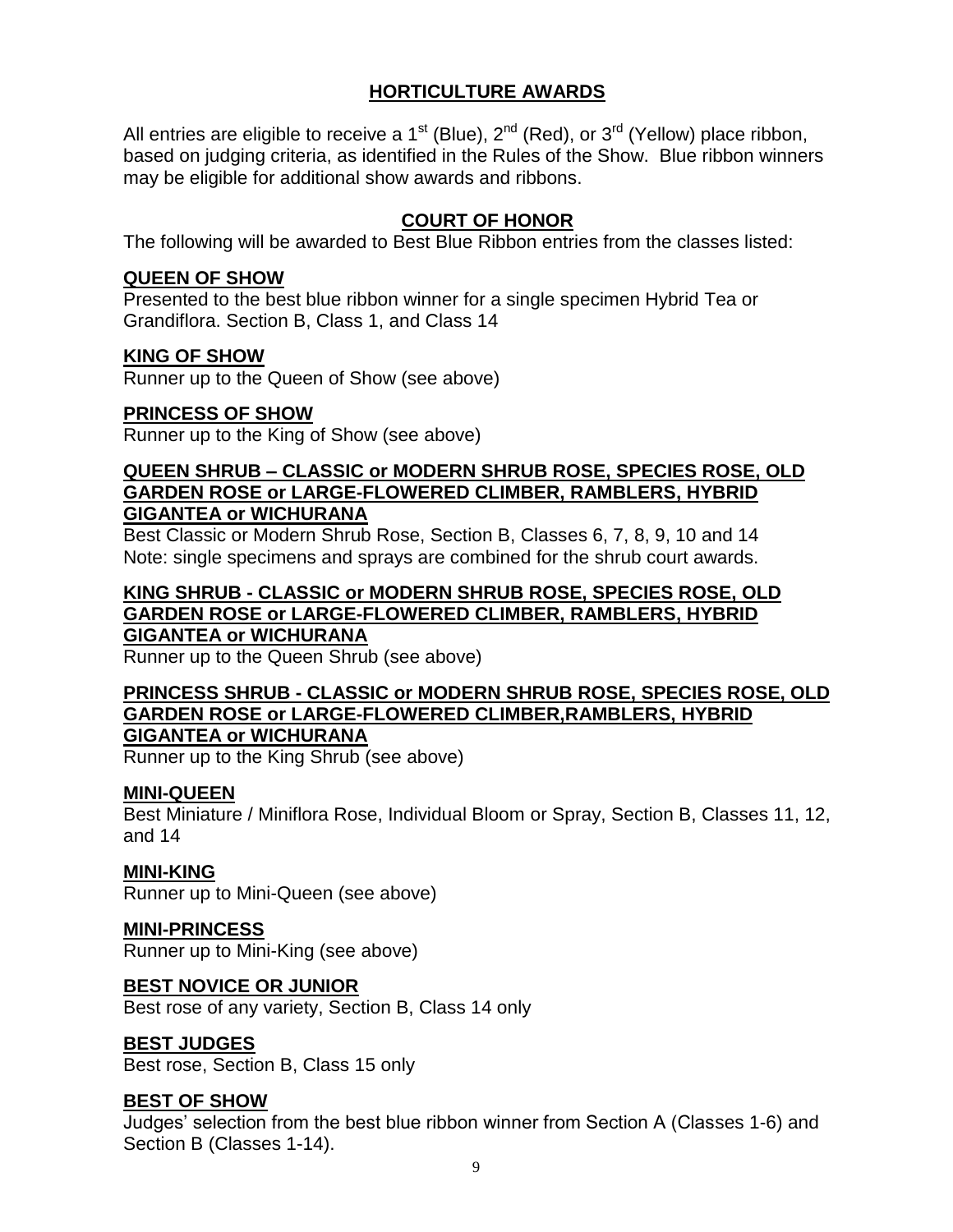### **Division 2**

#### **ROSE ARRANGEMENTS**

#### **RULES OF THE ARRANGEMENTS SHOW**

All arrangements will be judged according to the ARS *Guidelines for Judging Rose Arrangements* in accordance with the ARS rules and practices. Exhibitors entering this division of the show agree to abide by these rules*.*

General eligibility requirements:

- 1. All roses in the arrangement must be outdoor garden grown.\*
- 2. No artificial plant material may be used.\*
- 2. The rose must be the dominant flower in all arrangements.
- 3. The ARS American Exhibition Name (AEN) of all roses in each arrangement must be written on the exhibitor tag.
- 4. "AG" must be written on the entry tag if the roses are arranger grown.

\*cause for disqualification if found otherwise

### **ARS Arrangement Judging Scorecard (for point scoring):**

#### **CONFORMANCE 15 points**

5 points for each category

- a. Naming of roses
- b. Conformance to type of design
- c. Other specific requirements of the schedule

#### **DESIGN 30 points**

| 5 points |
|----------|
| 5 points |
| 5 points |
| 5 points |
| 5 points |
| 5 points |
|          |

| PERFECTION OF ROSE(S)                                                                                                                                        | 30 points               |
|--------------------------------------------------------------------------------------------------------------------------------------------------------------|-------------------------|
| <b>CREATIVITY &amp; EXPRESSIVENESS</b>                                                                                                                       | 15 points               |
| <b>DISTINCTION</b><br>Uniqueness sets the design apart,<br>superiority in every respect - includes<br>technical execution/construction<br><b>TOTAL SCORE</b> | 10 points<br>100 points |

First place design must score 90 points or more; a second place design must score 85 points or more, and a third place design must score 80 points or more. ARS ribbons may be presented to first, second, and third place designs.

 First place designs scoring 92 points or higher may garner higher awards. These awards may include ARS ribbons, rosettes, and LSRS certificates.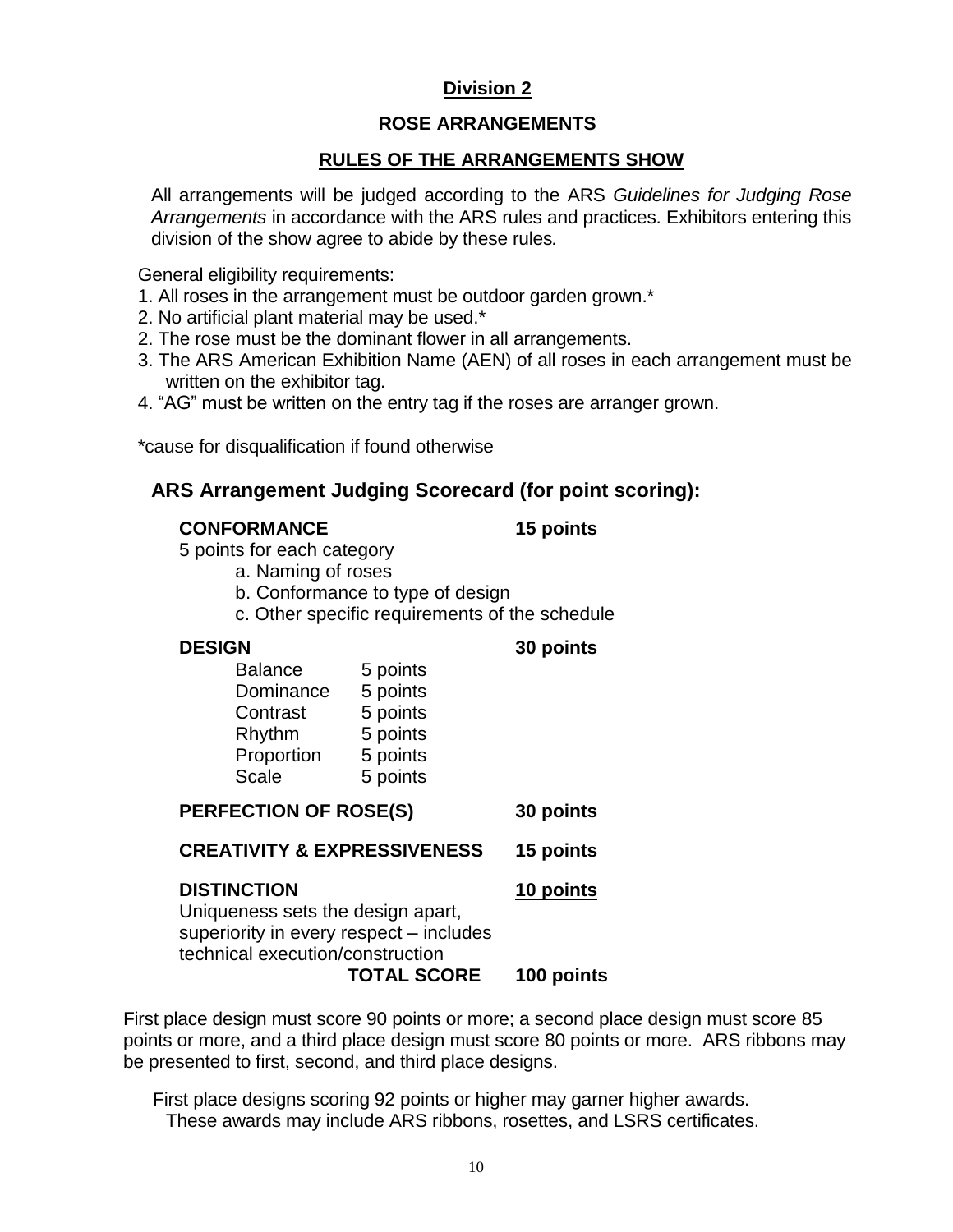**All the "Rules of the Horticulture Specimen Show" appearing in the front of this schedule also apply to the Rose Arrangement Division, in addition to the following rules and regulations:**

- 1. Amateur arrangers are invited to exhibit and need not be members of any rose organization. One (1) entry per exhibitor is allowed in each class, but an exhibitor may enter as many classes as desired.
- 2. In the arrangements division, a Novice is one who enters competition for the first time or who has never won a 1st place arrangement award in an official ARS rose show.
- 3. All roses must be garden grown, outdoors, and must be of high quality. A rose, or roses, must be the dominant flower(s) in all arrangements.
- 4. The ARS approved American Exhibition Name (AEN) of all roses in each arrangement entered must be written on the entry tag or an accompanying card.
- 5. Flowers other than roses, dried, and/ or treated plant material are allowed unless prohibited by the schedule. Accessories are allowed unless otherwise stated in the schedule.
- 6. Artificial plant material, painted or dyed fresh plant materials and live creatures are not permitted.
- 7. The use of plant material on the state conservation list is not permitted.
- 8. The American United States flag or the flag of any country may not be used in an arrangement or as a decoration in any way.
- 9. The arranger need not have grown the roses used in the arrangement. However, arrangements which are arranger grown and have been judged and earn a score of 92 points or higher will be presented with LSRS certificates, along with ARS ribbons and possibly an ARS rosette. To signify the arrangement is arranger grown, "AG" must be clearly marked on the entry tag.
- 10.An arrangement incorrectly placed in a class will be judged in the class in which it is placed.
- 11.All entries must be the work of the exhibitor/arranger.
- 12.Judges will follow all rules, regulations, and scorecard criteria found in the official American Rose Society arrangements handbook, *Guidelines for Judging Rose Arrangements*, where point scoring is performed.
- 13.Arrangers may use a 3" x 5" card to identify all roses used in the arrangement. A card of intent may be included with an arrangement as an explanation of the arranger's interpretation of the theme or class title.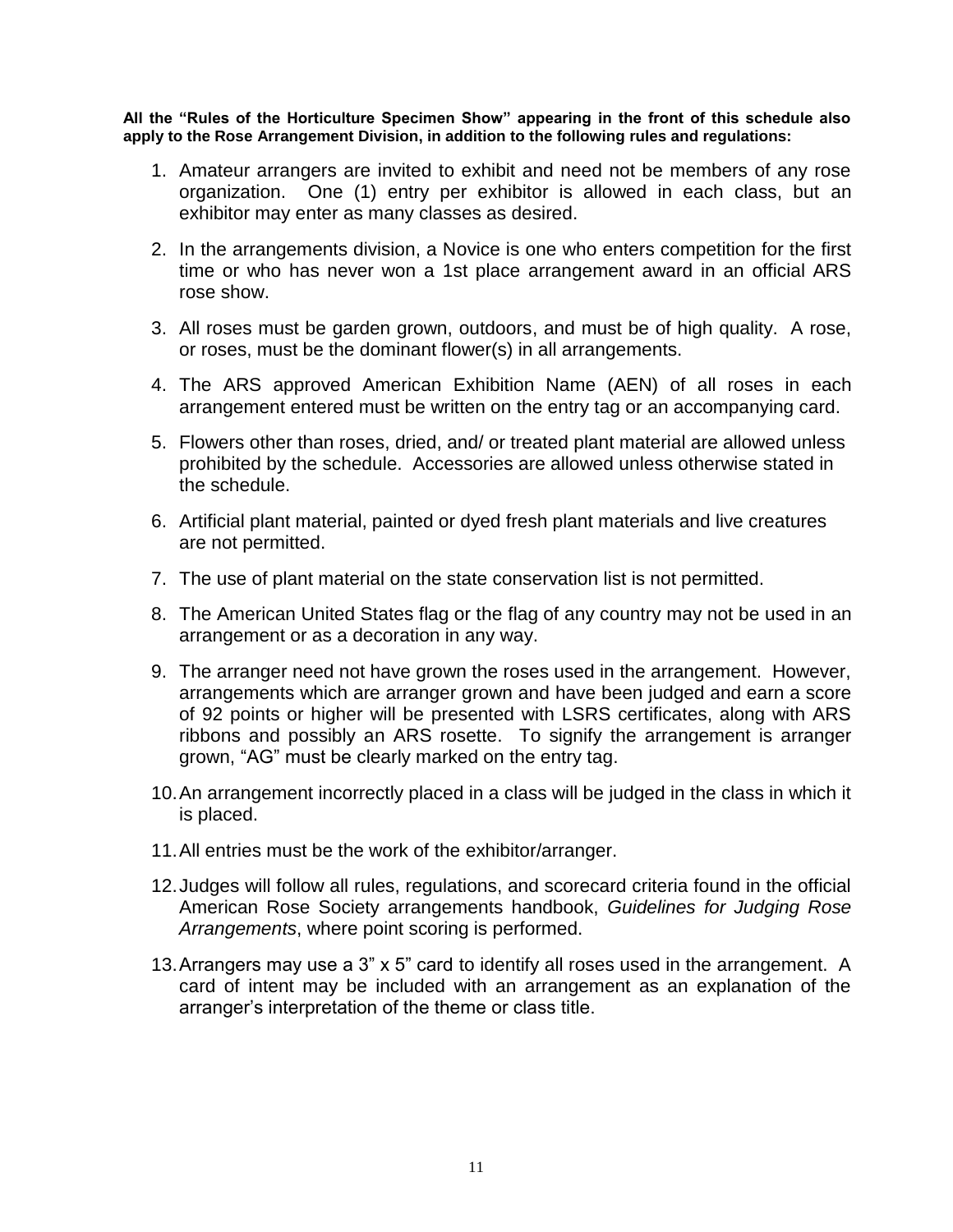- 14.The background, draping and arrangement may not exceed the dimensions listed in each class description. Miniature and Miniflora designs must be 12 inches or less in height, width and depth; therefore background, draping and the arrangements cannot be over 12 inches in height or over the height stated in the class description.
- 15.The arranger may provide an additional background or draping for the design in any class if so desired. The background or draping may not exceed the dimensions listed above. In the event more arrangements are entered than niches are available, arrangements may be placed without the aid of the niche.
- 16.Arrangements may be moved only by the exhibitor or with the express consent of the exhibitor. However, in special circumstances, if all efforts to locate the arranger have failed, the Arrangement Judge Chair may carefully move an arrangement.
- 17.Only roses officially classified as Miniatures or Minifloras in *Modern Roses XII*, the current *Official List of American Exhibition Names* or the *2022 ARS Handbook of Selecting Roses* are to be used in classes 6 – 13. Other flowers may be included as a complementary detail, but must be completely subordinate to the miniature/miniflora roses.
- 18.At the close of the show, exhibitors will remove their own arrangements, unless they have designated another person to do so on their behalf.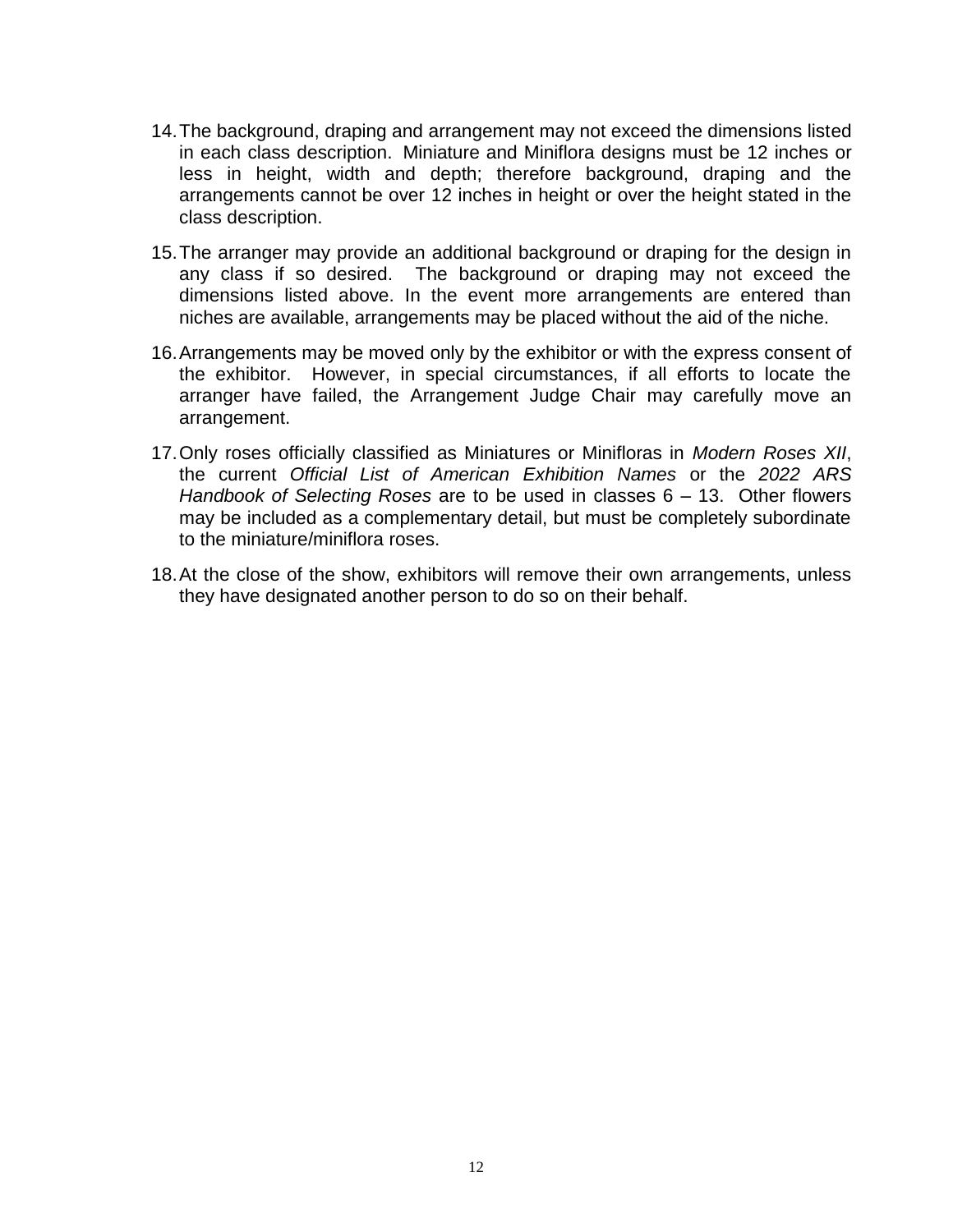#### **Division 2**

#### **ROSE ARRANGEMENTS THEME: "Dreams of Roses"**

#### **Division 2 - Section A**

#### **ARRANGEMENTS USING STANDARD ROSES**

| Traditional                                    |                                                                                                                                                                       |
|------------------------------------------------|-----------------------------------------------------------------------------------------------------------------------------------------------------------------------|
| <b>CLASS 1: Sunrise, Sunset</b>                | Mass design; state design type on entry tag.<br>Must use all fresh materials.                                                                                         |
| <b>CLASS 2: Windswept Skies</b>                | Line-Mass design; state design type on entry tag.<br>Must use all fresh materials.                                                                                    |
| <b>CLASS 3: Counting Sheep</b>                 | Line design; state design type on entry tag.<br>Must use all fresh materials.                                                                                         |
| East Asian<br><b>CLASS 4: Enter the Dragon</b> | Arranger's choice, low or tall container or freestyle;<br>state design type on entry tag. Fresh roses along with<br>fresh and/or dried plant materials are permitted. |
| Modern                                         | CLASS 5: Running Through Water Designer's choice; state design type on entry tag. Fresh<br>roses along with fresh and/or dried plant materials<br>permitted.          |
|                                                | <b>Division 2 - Section B</b>                                                                                                                                         |
|                                                | <b>ARRANGEMENTS USING MINIATURE AND/OR MINIFLORA ROSES</b>                                                                                                            |
| Traditional<br><b>CLASS 6: Storm Clouds</b>    | Mass design; state design type on entry tag.<br>Not over 12 inches tall, deep, or wide. Fresh roses along<br>with fresh and/or dried plant materials permitted.       |
| <b>CLASS 7: Arc of the Rainbow</b>             | Line Mass design; state design type on entry tag.<br>Not over 12 inches tall, deep, or wide. Fresh roses along<br>with fresh and/or dried plant materials permitted.  |
| <b>CLASS 8: Blowing in the Wind</b>            | Line design; state design type on entry tag.<br>Not over 12 inches tall, deep, or wide. Fresh roses along<br>with fresh and/or dried plant materials permitted.       |
| East Asian                                     | CLASS 9: Moonrise Over Osaka Arranger's choice, low or tall container, or freestyle; state<br>design type on entry tag. Not over 12 inches tall, deep,                |

|                                         | materials permitted.                                     |
|-----------------------------------------|----------------------------------------------------------|
| Modern<br><b>CLASS 10: Space Flight</b> | Designer's choice; state design type. Not over 12 inches |
|                                         | tall, deep or wide. Fresh roses along with fresh and/or  |
|                                         | dried plant materials permitted.                         |

or wide. Fresh roses along with fresh and/or dried plant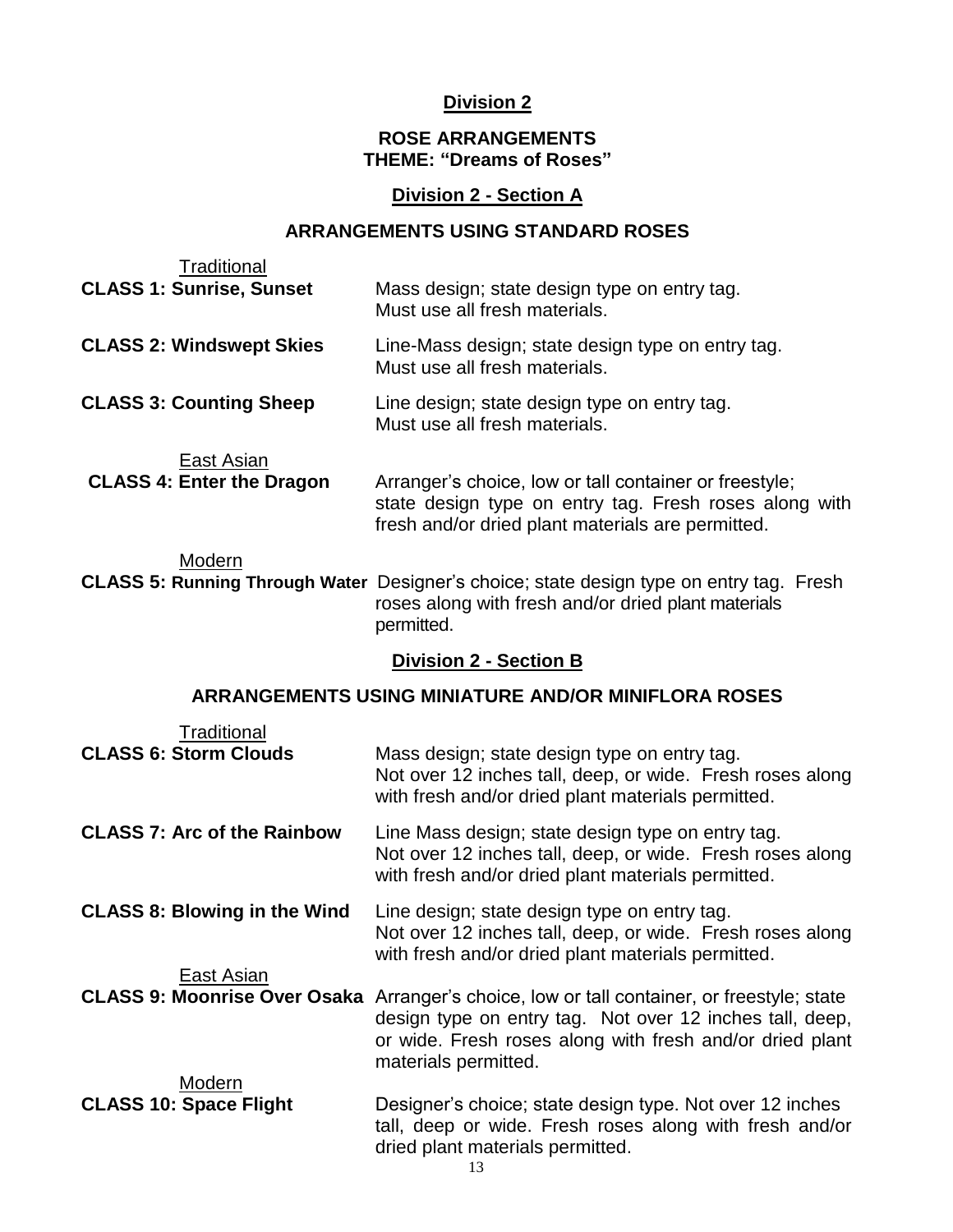#### **Division 2 - Section C KEEPSAKE**

#### **ARRANGEMENTS USING ONLY DRIED STANDARD, MINIATURE AND/OR MINIFLORA ROSES AND DRIED LINE MATERIAL ONLY**

**CLASS 11: Everlasting Dreams** Any design; state design type. Dried standard, miniature, or a combination of dried roses may be used. Only dried roses and dried plant materials permitted. Roses must dominate.

#### **Division 2 - Section D NOVICE and JUNIOR ARRANGEMENTS**

**CLASS 12: Petal Fights** Any design; state design type. Standard, miniature, or a combination of roses may be used. Fresh roses along with fresh and/or dried plant materials permitted. Fresh roses must dominate.

#### **Division 2 - Section E JUDGES' ARRANGEMENTS**

**CLASS 13: You Must Be Dreaming!** Any design; state design type and indicate whether using standard or miniature roses. Fresh roses along with fresh and/or dried plant materials are permitted. Fresh roses must dominate. This class will be judged by the Judging Chair.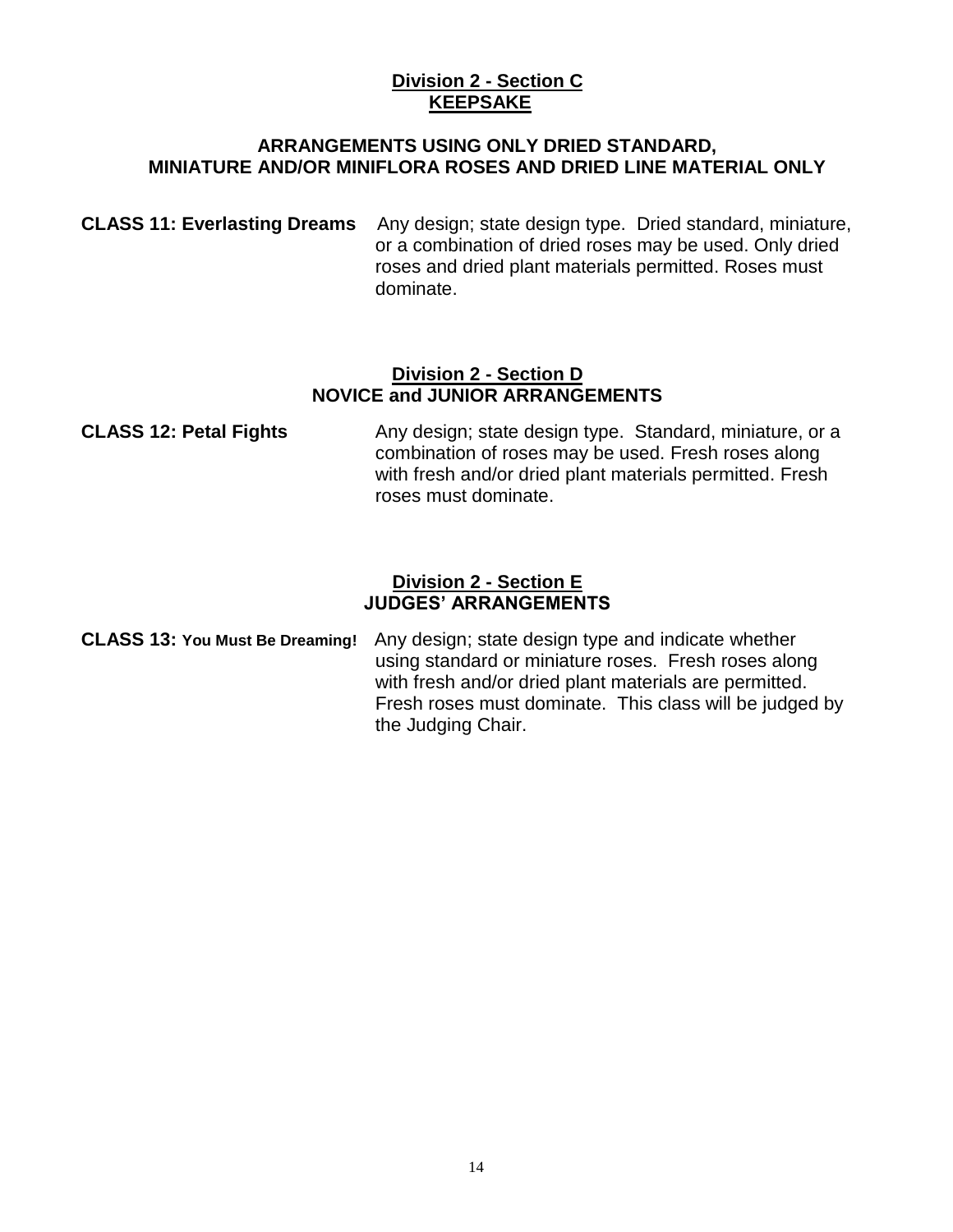### **DIVISION 2 – ARRANGEMENTS AWARDS**

All eligible entries may receive a 1<sup>st</sup> (Purple),  $2^{nd}$  (Gold), or  $3^{rd}$  (Green) place ribbon, based on judging criteria, as identified in the Rules of the Show and Rules of the Arrangement Show. First Place ribbon winners may be eligible for awards if roses are Arranger Grown (AG).

#### **STANDARD ARRANGEMENTS**

### **ROYALTY AWARD**

An award is presented to the best design from Classes 1 - 3.

#### **ORIENTAL AWARD – now referred to as EAST ASIAN**

An award is presented to the best design from Class 4.

#### **ARTIST AWARD**

An award is presented to the best design from Class 5.

#### **MINIATURE ARRANGEMENTS**

**MINI - ROYALTY AWARD** An award is presented to the best design from Classes 6-8.

#### **MINI - ORIENTAL AWARD, now referred to as EAST ASIAN**

An award is presented to the best design from Class 9.

#### **MINI - ARTIST AWARD**

An award is presented to the best design from Class 10.

#### **KEEPSAKE ARRANGEMENTS**

**BEST KEEPSAKE AWARD** An award presented to the best design from Class 11.

#### **NOVICE and JUNIOR ARRANGEMENTS BEST NOVICE & JUNIOR AWARD**

An award is presented to the best design from Class 12.

#### **JUDGES' ARRANGEMENTS**

**BEST JUDGES' AWARD**

An award is presented to the best design from Class 13.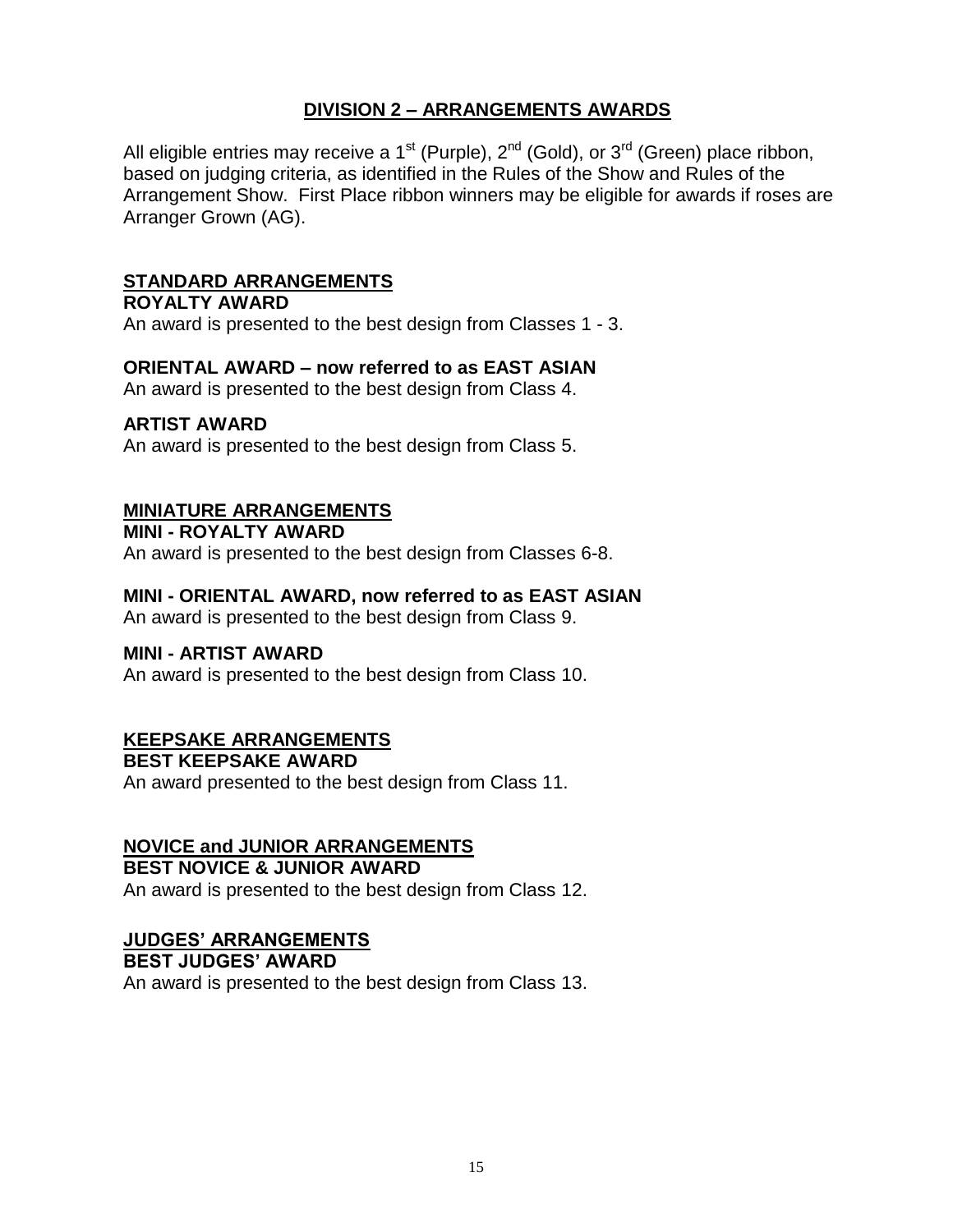#### **Division 3 - Section F PHOTOGRAPHY DIVISION THEME: "Dreams of Roses"**

LSRS Certificates may be awarded to the highest scoring blue ribbon photographs of each class. If you have grown the roses photographed, designate this by writing "EG" for 'Exhibitor Grown' roses in the upper-right hand corner of the entry tag. The Best of Section winners will be eligible for the Photography Court of Honor.

Exhibitors are requested to place their entry tags to the right side of their entry and place their photographs face up on the table surface in the designated show area. Exhibitors must register and write their exhibitor number on their entry tag to enter their photographs in this show division.

#### *Rules for Photography Exhibits and Exhibitor information:*

1. Any person registered for this show (those who have signed in and have an exhibitor number) may enter photographs in this show. Exhibitors need not be a member of any rose society.

2. All photographs must be placed on entry tables no later than noon, i.e., 12 p.m., Sunday, July 10<sup>th</sup>, 2022, for judging to begin at 12:01 p.m. The winning photos of each class will remain on display during the show.

3. Each photograph must be the work of a single exhibitor. All roses photographed must be outdoor grown roses. Exhibitors may enter **up to three (3) photographs in any class** unless otherwise specified and each must be of a different rose variety in each photo within that class **with the exception** of Section B for "The Rose Arrangements," wherein an exhibitor may enter three different arrangements regardless of arrangement style and roses in it. In all other sections, if an exhibitor enters two or more photographs of the same rose variety in the same class, none of those entries in the class will be judged. Entry tags will be checked prior to judging. Additionally:

- A. Photographs must be 4" X 6" and unmatted.
- B. Photographs may be mounted on a backing board of art board or foam core board.
- C. Previous winning photographs, defined as a First through Fourth place award in an ARS Digital Photography Contest or any ARS National photography contest, may not be entered in this local show.
- D. All entries must be accompanied by an entry tag with: Class, Variety (if required in class), exhibitor's name and exhibitor number. Exhibitors are strongly encouraged to complete the bottom portion of the entry tag to ensure accurate recordkeeping of results. The use of name labels or stamps is acceptable on both portions of the entry tag, and black or blue ink is preferred in completing the tag.
- E. Each photograph should have the exhibitor's name on the back, name labels are acceptable.
- F. If the rose was grown by the photographer, the exhibitor should indicate this by writing "EG" for Exhibitor Grown in the upper-right hand corner of the entry tag. If the arrangement was created by the photographer, the exhibitor should indicate this by writing "EG" in the upper-right hand corner of the entry tag. If the private garden is that of the exhibitor, "EG" should be written in the upper-right hand corner of the entry tag.
- G. Entry tags should be placed to the upper-right hand corner of the photograph. This also helps determine the position of the photograph during judging, whether portrait or landscape.
- H. Nothing identifying the exhibitor should appear on the face of the photograph.
- I. With the exception of seedlings, rose varieties photographed are to be exhibited by the recognized *American Exhibition Name* (AEN) or an accepted synonym.
- J. The following is a list of official ARS publications listing *American Exhibition Names*: *Modern Roses 12* (book and on the ARS database)*, Official List of Approved Exhibition Names for Exhibitors & Judges, 2022 ARS Handbook for Selecting Roses* and *Recent Registrations* on the ARS website. The online *Modern Roses* database is the most up to date ARS publication and takes precedence over all other publications. In cases where a variety is not listed in any of the above official ARS publications, the *Combined Rose List (CRL)* may be used as a reference.
- K. Entries in "The Rose Garden" section must **include** the name of the public garden on the entry tag. For a private garden, please include the private owner's name if known on the entry tag. If the private garden is that of the exhibitor, write "EG" in the upper-right hand corner of the entry tag.
- 4. Judging shall be in accordance with the current *ARS Guidelines and Rules for Judging Rose Photography*. The judges may ask a clerk to pick up a photograph gently by the edges if necessary to view the photo adequately, without disclosing the name of the exhibitor. The decisions of the judges are final. Blue ribbon winners may be eligible for additional awards.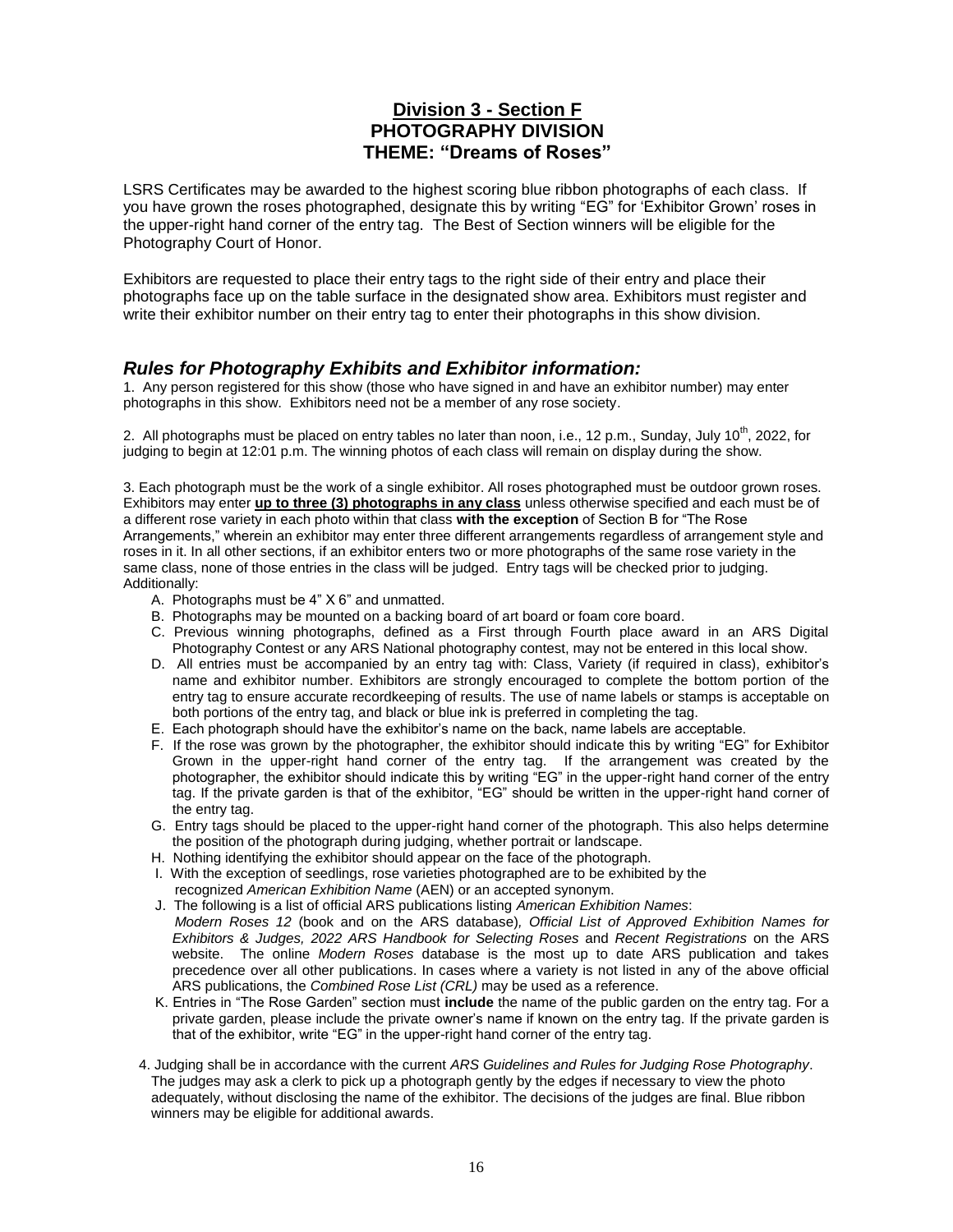- 5. Entries will be disqualified for the following reasons:
	- A. Misnamed: a rose is not the variety given on the entry tag or an accepted synonym.
	- B. Unlabeled or Mislabeled: an entry lacks an entry tag or the exhibitor's name, class and/or the name of the variety is not given when required.
	- C. Exhibitor's name is visible on face of photograph, if not corrected before entry is judged.
	- D. Violation of the show rules.
	- E. Previously exhibited photographs as noted in # 3C.
	- F. Any photograph entered of a rose or rose garden that was not grown outdoors.

#### 6. Awards:

- A. Multiple First through Fourth place awards, or no awards may be given in each class.
- B. Judges will select one first place winner from each class to determine the "Best of Section" award.
- C. "Best of Section" winners will be eligible for the Best of Section Certificates and ultimately, the Queen, King and Princess for the Photography Division Certificates and the Photography Court of Honor.
- D. Note: the Challenge Class Best of Section and the Judges' Best of Section will not be eligible for a Queen, King, or Princess certificate.
- E. The Best of Judges' Section will be eligible for the Best of Judges' Certificate.
- F. Awards will be given on Sunday, July  $10^{th}$  at 4:15 p.m. The rose show breakdown will begin at 4:30 p.m. on Sunday, July  $10^{th}$ , 2022.

#### **SCORE CARD FOR JUDGING ROSE PHOTOGRAPHY**

#### **Conformance: 5 points**

Conformance to the rules of the schedule and rules of the class.

#### **Specific Section: 50 points**

 **The Rose:** the *ARS Guidelines for Judging Roses* will be used as a reference guide. **The Rose Arrangement:** *The Guidelines for Judging Rose Arrangements* will be used as a reference guide.

 **The Rose Garden:** Garden entries: public gardens must have name of garden included. Private garden: include owner's name if known. If exhibitor's garden, leave entry tag blank. **Macro Photography:** Clarity in the photograph and a sense of originality should be used, an extreme close-up is an aspect that must be followed.

 **Creative Interpretation – Rose Art:** Photograph should evoke a sense of originality and a new and different way of imagining the rose or roses with the mind's eye. Photographic technique will be given preference.

- **Composition:** Includes point of interest, simplicity, contrast, balance, framing, **15 points** viewpoint, direction of movement and diagonals, where applicable.
- **Technique:** Correct exposure, depth of field, lighting, sharp focus for main subject, **15 points**  and other relevant technical factors.

**Distinction:** Something in this photograph sets it apart from others in its class**. 15 points** Everything about the photograph is well-done, in addition, its visual impression evokes a visceral feeling that may be intangible – it has the "Wow!" factor.

#### **Total 100 points**

#### **Notes:**

Photographs taken with digital equipment or film are equally welcome. The use of photo editing should be kept to a minimum for photographs to prevent severe penalization. The use of any aspect of photo editing software is allowed to the extreme in the Macro Photography and Creative Interpretation, Sections D and E respectively.

The Show Committee will exercise due caution in protecting all exhibits. However, the LSRS Show Committee assumes no responsibility or liability in the loss of or damage to the property of the exhibitor.

Any photos remaining after 4:30 p.m. Sunday, July 10th will become the property of the LSRS.

All rights to the submitted photographs are retained by the owners of the photographs. However, by submitting a photograph to be judged, the exhibitor warrants that he or she owns the copyright of the submitted photograph and is not legally prohibited from entering it in the show, and agrees to allow the Lake Superior Rose Society to display the photo at the 2022 "Dreams of Roses" show. Additionally, to later publish the photograph in the LSRS meeting minutes, web site, and/or use the photo in future rose show fliers or posters.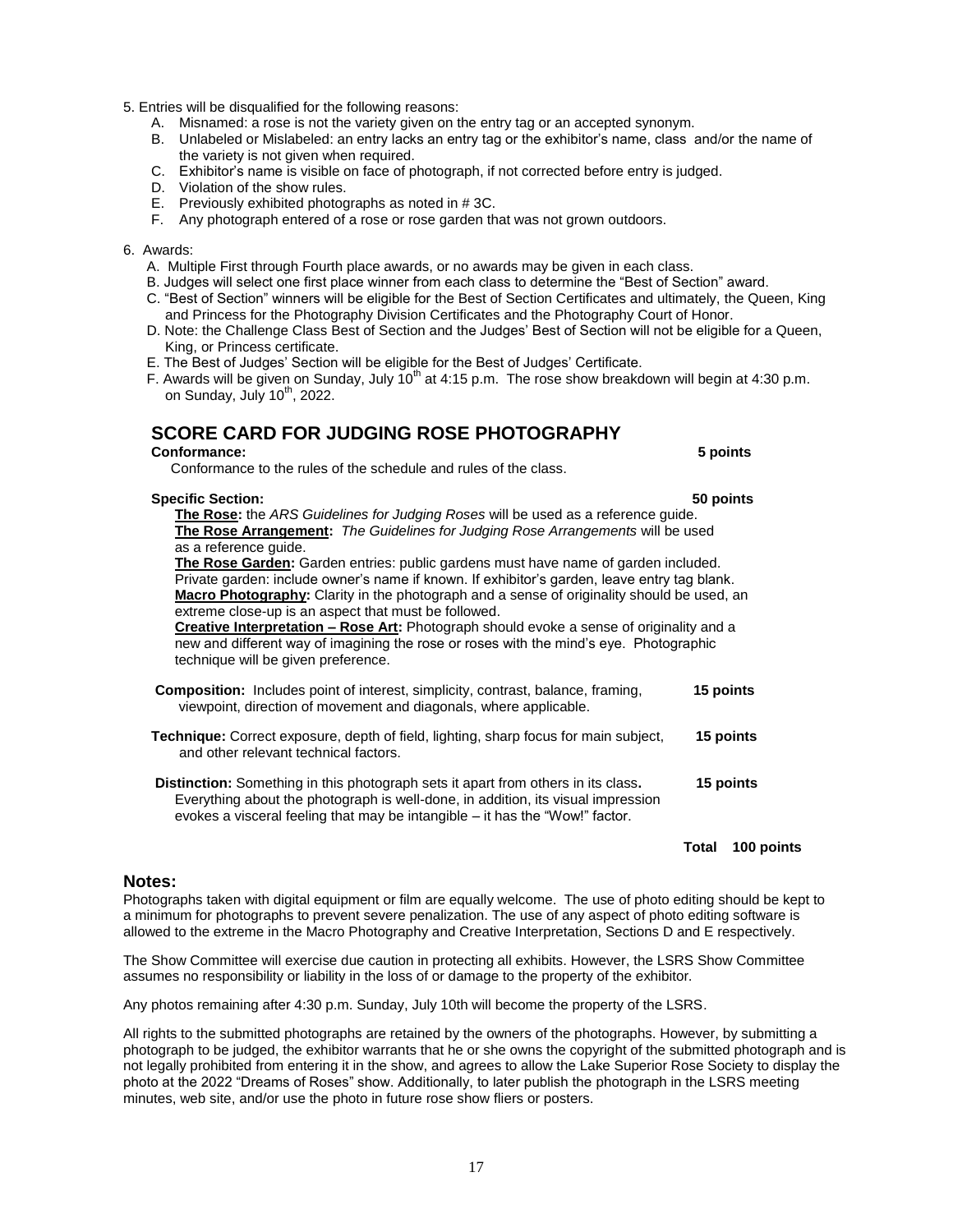#### **Section A: The Rose**

**Judging Criteria:** The goal of the classes in this section is to show the best qualities of the rose or roses. The judges will look for brilliant stamens and true rich colors of the rose. The bloom should be well composed and in focus; stems and foliage may be out of focus, as long as the rose can be identified. Cropping is allowed as long as the rose is dominant. The rose must be correctly named on the entry tag. An exhibitor may enter up to three (3) unique varieties per class.

**Class 1.** One Bloom: A Hybrid Tea, Grandiflora, Floribunda, Miniflora or Miniature at its most perfect exhibition stage. No side buds allowed. Roses listed as "single" by the ARS which have 4-8 petals are excluded in this class and should be shown in Class 4.

**Class 2.** One Open Bloom: Any type rose with stamens showing except for roses listed as "single" by ARS, which are excluded in this class and should be shown in Class 4. No side buds allowed.

**Class 3.** Sprays: Any type rose with two or more blooms showing color and petals unfurling.

**Class 4.** One Bloom of a "Single" Rose: Roses listed as "**single**" by ARS are exhibited in this class only. Any variety of a "single" rose at its most perfect exhibition stage. No side buds allowed.

**Class 5.** Seedling: A photograph of any seedling which is not currently registered / named. This can be any type of rose. The name of the hybridizer MUST be listed on the entry tag.

**Class 6**. Miscellaneous: Any type rose with hips, roses with insects or other small animal life. The rose must be dominate in all photos. Example: A mass of roses on a trellis.

#### **Section B: The Rose Arrangement**

**Judging Criteria:** The goal is to show the best qualities of any type of arrangement, and the roses within the arrangements. Roses do NOT need to be identified, however, if the arranger is known please give him/her credit by including their name on the entry tag. If you are the arranger and photographer, write "EG" on the entry tag. Up to three (3) unique entries per class per exhibitor is permitted of different arrangements regardless of arrangement style and the roses in it.

**Class 7.** Traditional arrangement: using standard or miniature roses.

**Class 8.** Modern arrangement: using standard or miniature roses.

**Class 9**. East Asian Manner (formerly known as Oriental Manner): using standard or miniature roses.

#### **Section C: The Rose Garden**

**Judging Criteria:** The goal is to show the best quality of roses within a garden setting while depicting the characteristics of design in their elements. In a private or public garden, roses should be the dominate subject. Photographs should show the use of roses within the structure of the garden. The name of the public garden **must** be on the entry tag, or the owner's name of the private garden if known. If it is a photograph of your garden, write "EG" in the upper-right hand corner of the entry tag. The roses do NOT need to be identified by name/variety. Only one (1) entry per exhibitor in each class is allowed.

**Class 10.** Private Garden: Include garden owner if known, or add "EG" to entry tag if it is your garden.

**Class 11.** Public Garden: Public garden must be named on entry tag.